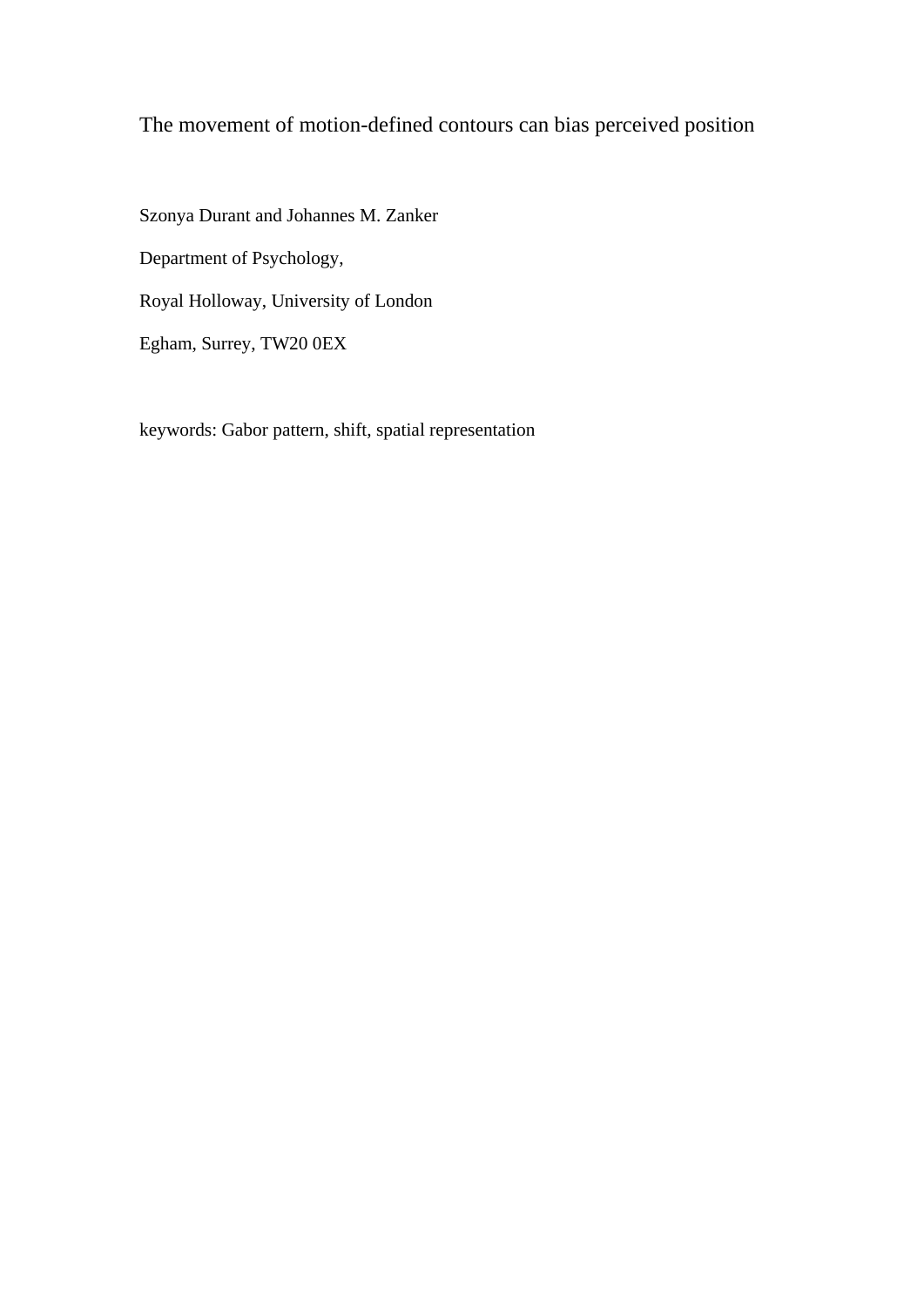Illusory position shifts induced by motion suggest that motion processing can interfere with perceived position. This may be because accurate position representation is lost during successive visual processing steps. We found that complex motion patterns, which can only be extracted at a global level by pooling and segmenting local motion signals and integrating over time, can influence perceived position. We used motiondefined Gabor patterns containing motion-defined boundaries, which themselves moved over time. This "motion-defined motion" induced position biases of up to 0.5º, much larger than has been found with luminance-defined motion. The size of the shift correlated with how detectable the motion-defined motion direction was, suggesting that the amount of bias increased with the magnitude of this complex directional signal. However, positional shifts did occur even when participants were not aware of the direction of the motion-defined motion. The size of the perceptual position shift was greatly reduced when the position judgment was made relative to the location of a static luminance-defined square, but not eliminated. These results suggest that motion-induced position shifts are a result of general mechanisms matching dynamic object properties with spatial location.

## **1. Introduction**

The processing of motion-defined boundaries can provide depth cues in optic flow and help to break camouflage. It involves the integration of local motion signals over large areas in order to extract global changes in the motion patterns. It is necessary at the same time to maintain a localised spatial signal associated with such boundaries. Past work has investigated our ability to localise such contours (Burr et al., 2006, Durant & Zanker, 2008). It has been shown that luminance-based motion extraction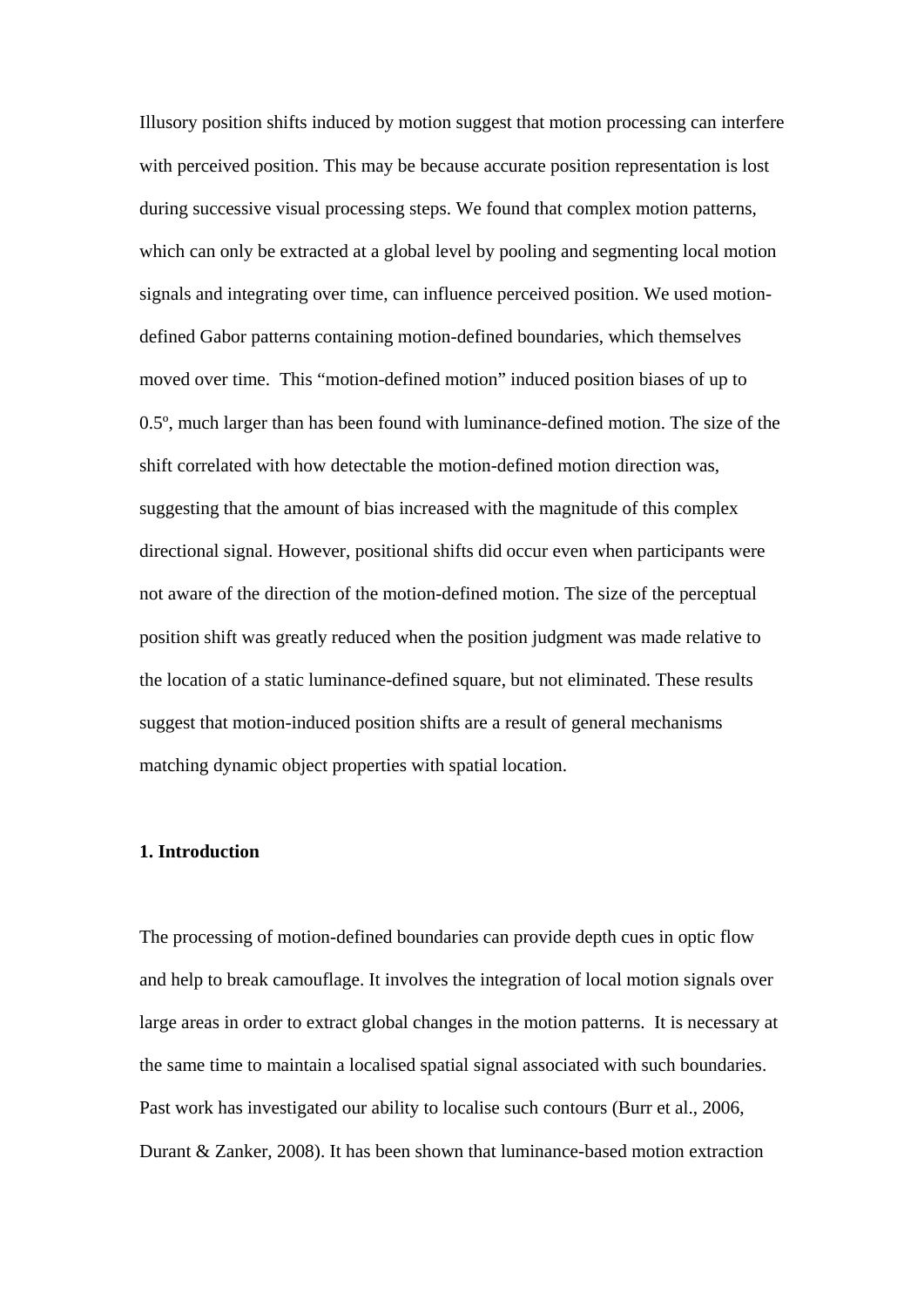processes interact with the perceived position associated with areas of uniform motion (Ramachandran & Anstis, 1990, De Valois & De Valois, 1991). DeValois and DeValois (1991) compared the position of drifting Gabor patterns (sinusoidal luminance patterns bounded by Gaussian envelopes) contained within stationary envelopes with each other and found that perceived position of the envelopes of the patterns was biased in the direction of motion. This effect shows a spatial and temporal frequency tuning. Bressler and Whitney (2005) used similar stimuli with contrast-defined motion, and also found a position bias, although with different spatial and temporal frequency tuning. It has often been suggested that second-order position coding and motion processing are carried out differently e.g. (Sutter et al., 1995, Kingdom et al., 1995, Lu & Sperling, 2001). Pavan and Mather (2008) compared the two different types of motion and suggested that the separate motion mechanisms feed into separate position assignment mechanisms, with no interaction.

We ask if perceived position can be shifted by motion which in itself is defined by motion. To see this motion, extraction stages are needed, which differ from those for contrast-defined motion. Several layers of motion processing, larger spatial integration areas and longer integration times than luminance-defined motion (Zanker, 1992), are required as well as arguably attentional tracking (Lu & Sperling, 2001). Maruya et al. (2008) found no effect of the motion of motion-defined contours on spatial position. Here we investigate with a stimulus analogous to the original DeValois and DeValois (1991) stimulus and compare the positions of two motiondefined Gabor patterns containing drifting carrier patterns (see Figure 1).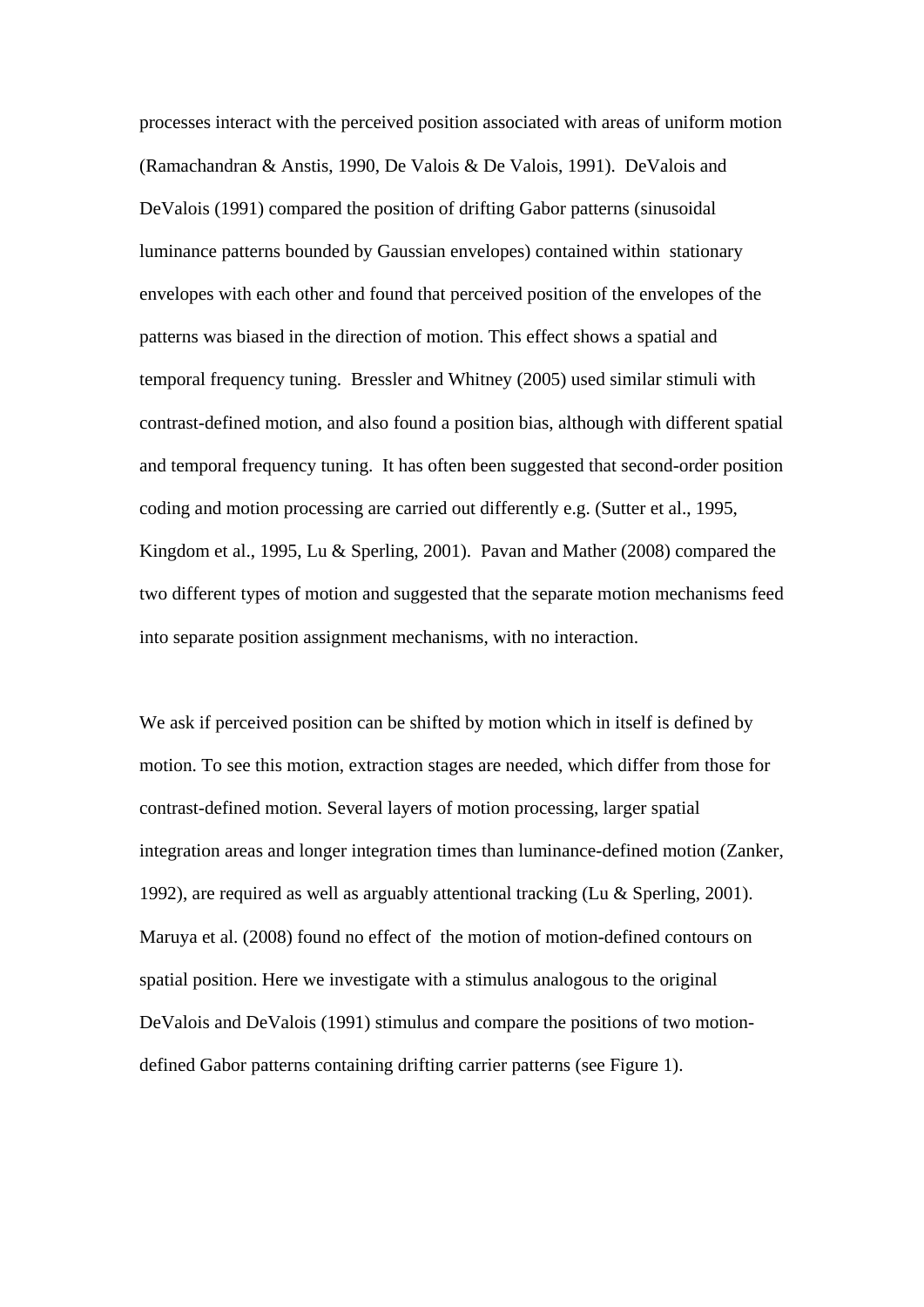### **2. Methods**

#### Stimulus

Two motion-defined patterns (Figure 1) were presented horizontally on either side of a central fixation target (at 3º eccentricity), contours oriented horizontally with their carriers drifting in vertically opposite directions. 3000 (5 dots per  $1^{\circ}$  square) randomly positioned moving black dots (1 pixel size = 0.05 deg; life limited to 3 frames) were presented on a bright grey background (73 cd<sup>2</sup>/m). The motion axis of the dots was either horizontal (parallel to the contours) or vertical (orthogonal). The velocity of the dots (maximum 3 pixels/frame  $= 4.5 \text{ deg/s}$ ) was determined by a Gabor pattern (Figure 1). Subpixel position accuracy was calculated and rounded to the nearest pixel. Speeds below 0.3 pixels/frame were set to a random velocity between 0.3 and 3 pixel/frame. Carrier speed: 1.7 pixels/frame (2.55 deg/s). Presentation time: 60 frames = 2s (30 Hz refresh rate). A random starting phase was chosen independently for each patch. Gabor patches were 4º full width at half height. The dots were contained within a square area of 24.5° width. In experiment 3 the right hand pattern was a 4.5° width black square outline 0.5º thick. The experiment was approved by the Royal Holloway Psychology Department ethics committee.

#### Procedure

2AFC method of constants was used. 7 offsets were shown equally spaced between the left being higher or lower by  $3^\circ$ . The position of both patterns was also shifted vertically by 0.75° randomly on each trial, so the fixation point could not be used as a spatial reference. Participants indicated using mouse buttons which patch was higher. Eight responses were collected at each offset and a psychometric curve fitted with a logistic function, yielding the point of subjective alignment (PSA). The individual shift of a pattern was the average of the PSA offsets for opposite directions (divided by two when two moving patterns were compared). Four measurements were made for each condition. The four different conditions (left/right up, orthogonal/parallel) were interleaved during a block. For the judgment of the direction of motion task the offsets were randomized and each of the conditions was shown 10 times. Participants indicated which pattern contained upward motion of the motiondefined contours, the number correct was recorded.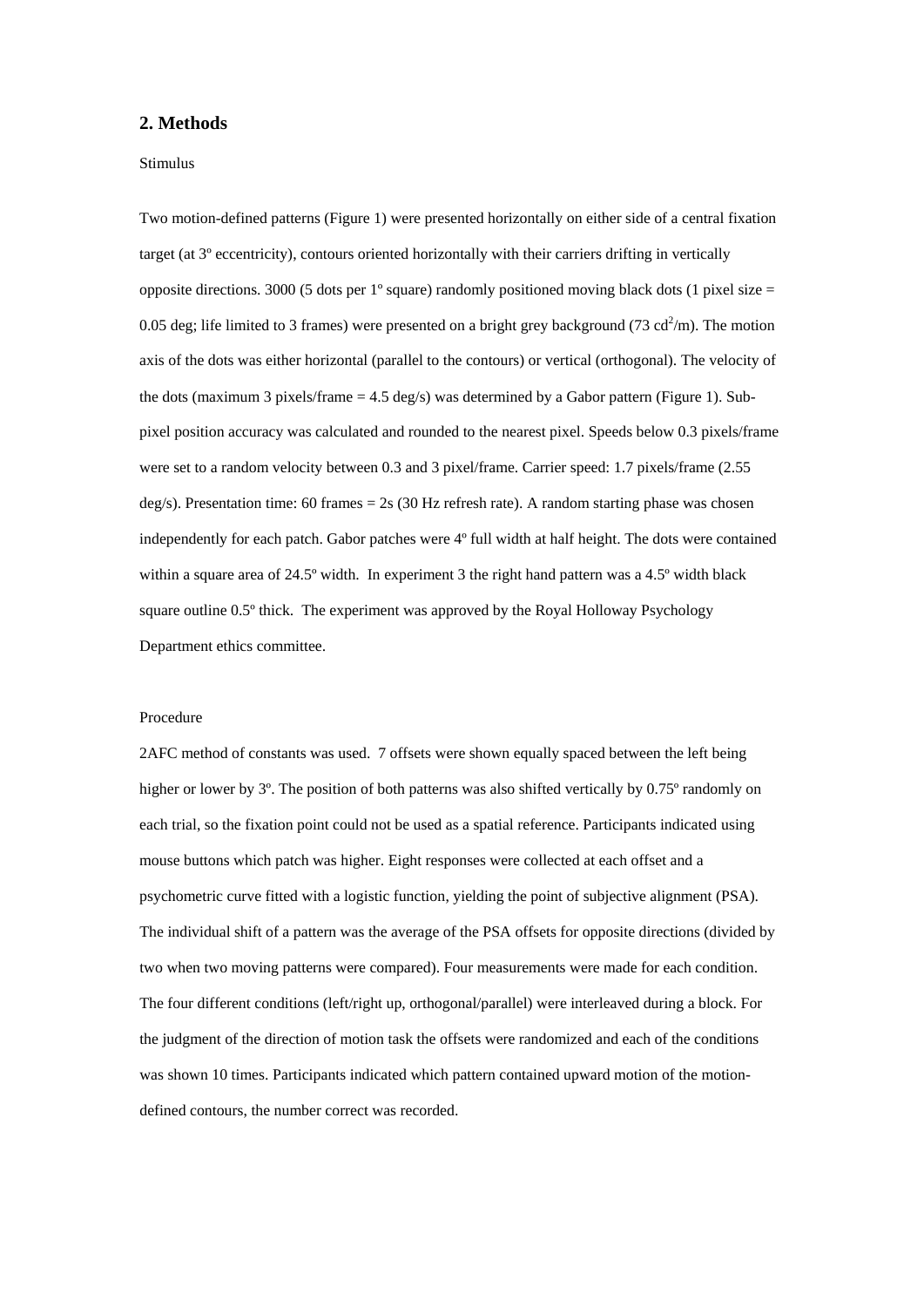## **3. Results**

We began by finding conditions leading to sizeable positional shifts and testing how this related the visibility of the motion of the motion-defined contours. We considered motion orthogonal and parallel to the contours. In experiment 1 we found that for a low spatial frequency of 0.1 cycles/deg of motion modulation (containing only one or two motion-defined contours at any time), there was a significant shift in perceived position. This was greater for orthogonal than parallel motion, maximum shift of around 0.4º-0.5º (See Figure 2a).

In experiment 2 we tested with Gabors of a spatial frequency of 0.7 c/deg (nine contours present in one frame) and the same contour speed as in experiment 1. We found a significant perceptual shift in position of the envelopes of the Gabor patches, although the shift was reduced on the whole, and for three participants confined to dots moving orthogonally to the contours (Figure 2b). This showed that the position shift is not limited to the particular stimulus conditions in experiment 1, although a wider parameter space remains to be explored.

We found a significant correlation  $(r=0.7, p<0.05)$  between the perceived position bias for experiments 1 and 2 and the detectability of the corresponding "motion of the motion" direction (Figure 2c) – confirming that the more visible the motion of the contours, the larger the positional shift. However, we also found some points where performance on the direction judgment is at chance levels, whilst there remains a significant position shift, suggesting that it is not necessary to consciously perceive the motion of the contours to perceive a shift in position.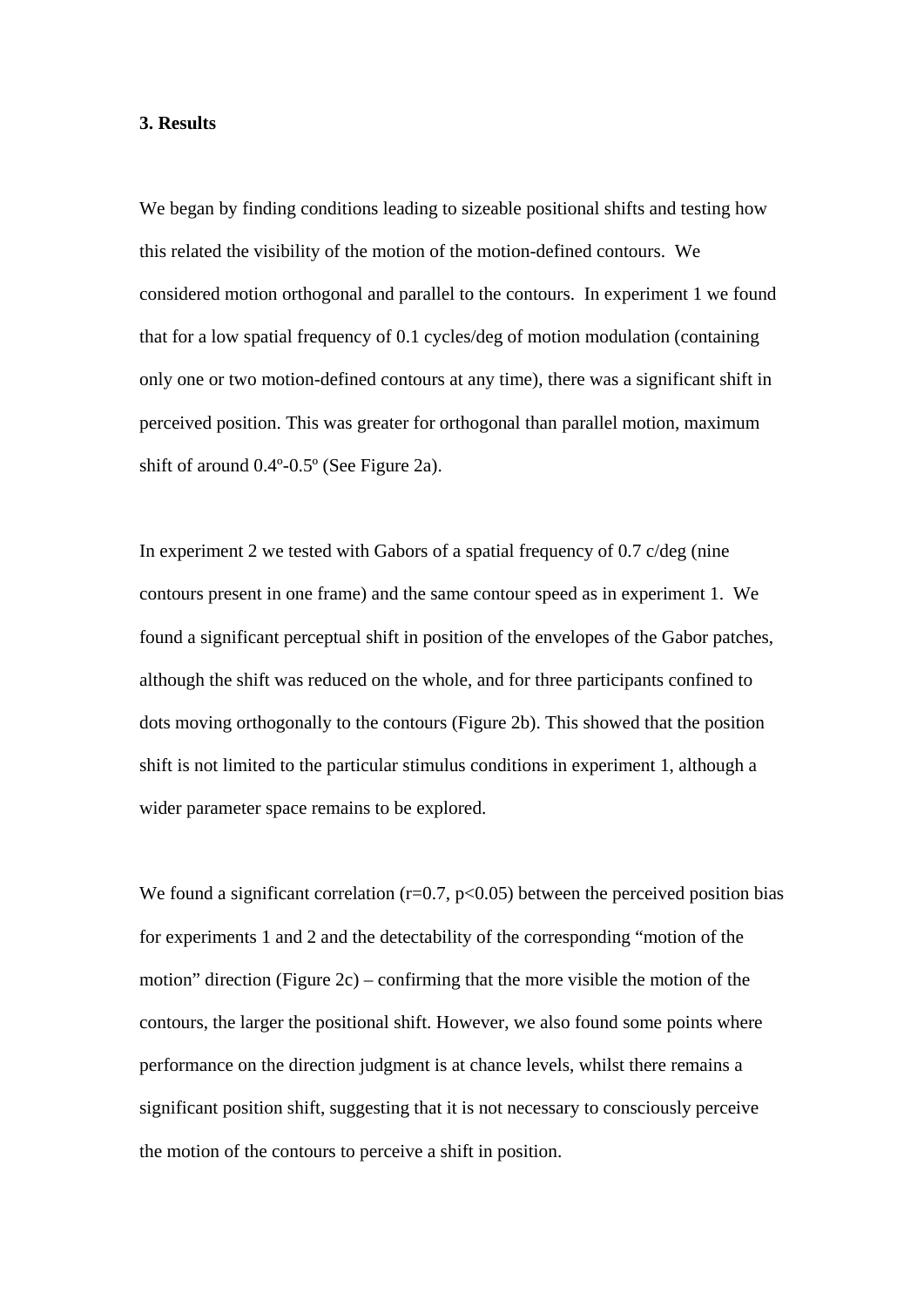In experiment 3 we tested whether the perceived shift found with the low spatial frequency motion contours would be reduced by reducing the positional uncertainty of the spatial reference. We compared the perceived shift relative to a hard luminanceedged square as was done by Mayura et al. (2008) - who did not find a position shift for this "motion of motion". We found that the shift was reduced and the pattern was less consistent across participants. In general, the difference between the two types of motion was reduced, however again for all subjects apart from AS there is still a significant perceptual position shift (see Figure 2d).

# **4. Discussion**

We found that the motion of motion-defined contours can induce illusory shifts in position. This effect is particularly strong when the motion is orthogonal to the contours; when there are only a few contours visible; and the when positions of two patches are being compared to each other. The perceived position shift of up to 0.5º is much larger than the shifts found in the luminance domain of around maximum 10 minarc at similar eccentricities (De Valois & De Valois, 1991). This suggests that high-level mechanisms involved in extracting complex motion signals can bias perceived position, and that the magnitude of the shift could be related to the coarse grain representation of location at these stages. The luminance-defined motioninduced shift increases with eccentricity (De Valois & De Valois, 1991), which may reflect the fact lower spatial resolution in the periphery. The coarse representation associated with global motion could lead to increased positional uncertainty for the location of these stimuli. The slopes of the psychometric functions show a just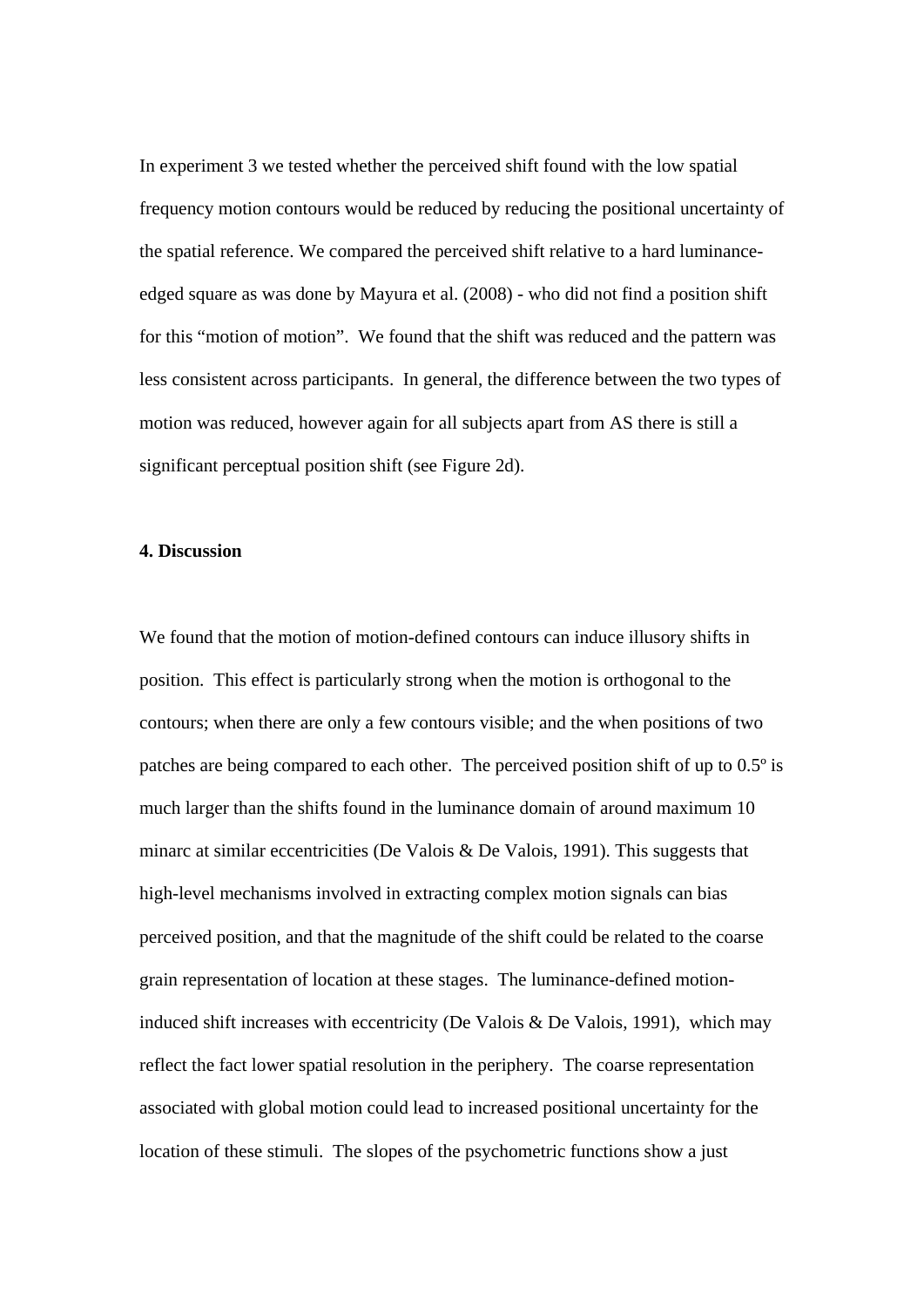noticeable difference of around 15 minarc, much higher than the accurate spatial representation in the luminance domain with a resolution of around just 2 minarc at similar eccentricities (De Valois & De Valois, 1991).

We also observed a shift (albeit much reduced and less consistent) using a first-order (luminance-defined) stimulus as reference, suggesting that the two spatial position assignment mechanisms are not completely independent of each other (Figure 2d). The decrease in perceived shift with the higher spatial frequency motion carrier reflects that motion contours are less easily perceived (Watson & Eckert, 1994). The size of the perceived shift increased with the saliency of motion of motion-defined contours, suggesting it was related to the magnitude of this higher order motion signal. Importantly however, an awareness of the motion-defined motion direction was not necessary to produce a significant shift in perceived position (see Figure 2c), as was also found with luminance (Whitney, 2006) and contrast-defined motion (Harp et al., 2007).

It is not clear why there is a larger positional shift for the orthogonal motion-defined boundaries. At these low spatial frequencies, no difference in sensitivity between the two conditions was found previously for static contours (Nakayama et al., 1985). On average over the trials, there is no greater upwards or downwards motion signal in this stimulus (as the initial phases are randomised), however it is possible that the axis of the motion direction of the dots corresponding with that of the direction of the motion of the contours enhances the effect.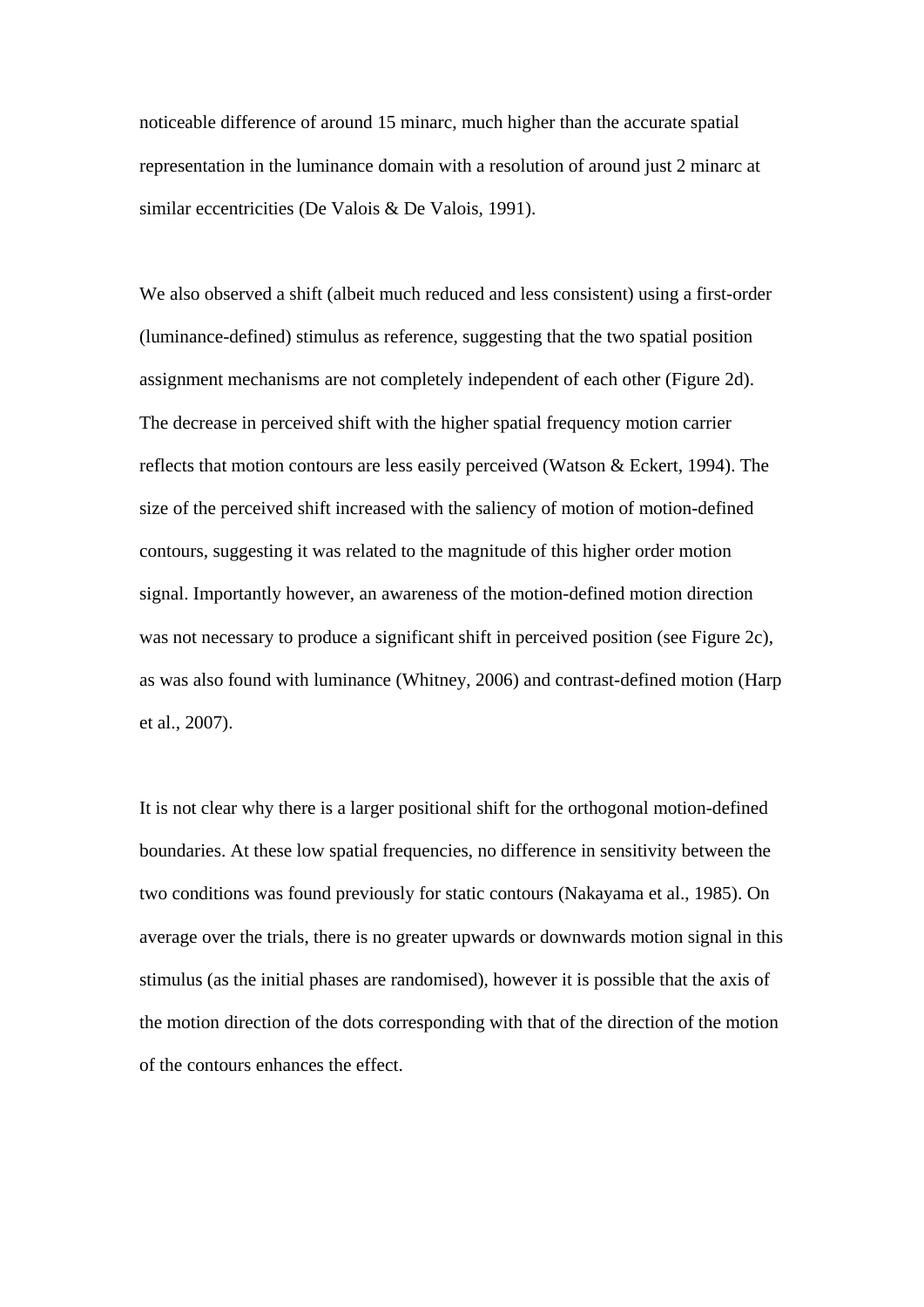It has been suggested that the luminance-defined motion-induced shift occurs in MT/V5 (McGraw et al., 2004). It has been debated whether motion-contour analysis occurs in V3 or some specialised area (Zeki et al., 2003, Van Oostende et al., 1997). The size of these position shifts coupled with the accuracy for localising these contours (Burr et al., 2006) suggests a coarse position representation for these types of objects. This also suggests that motion-defined contours are processed in an area where low resolution retinotopic information is maintained.

The position shift may be caused by the need to maintain position information, whilst pooling over large areas to extract the global motion that defines these contours. The finding that a comparison with first-order static stimulus reduces the shift suggests that position is not maintained in a fixed global framework, but can be distorted locally depending on what type of stimulus is available for estimating position.

# **Acknowledgements**

Thanks to Andrew Meso and Tim Holmes. Supported by EPSRC grant EP/C015061/1.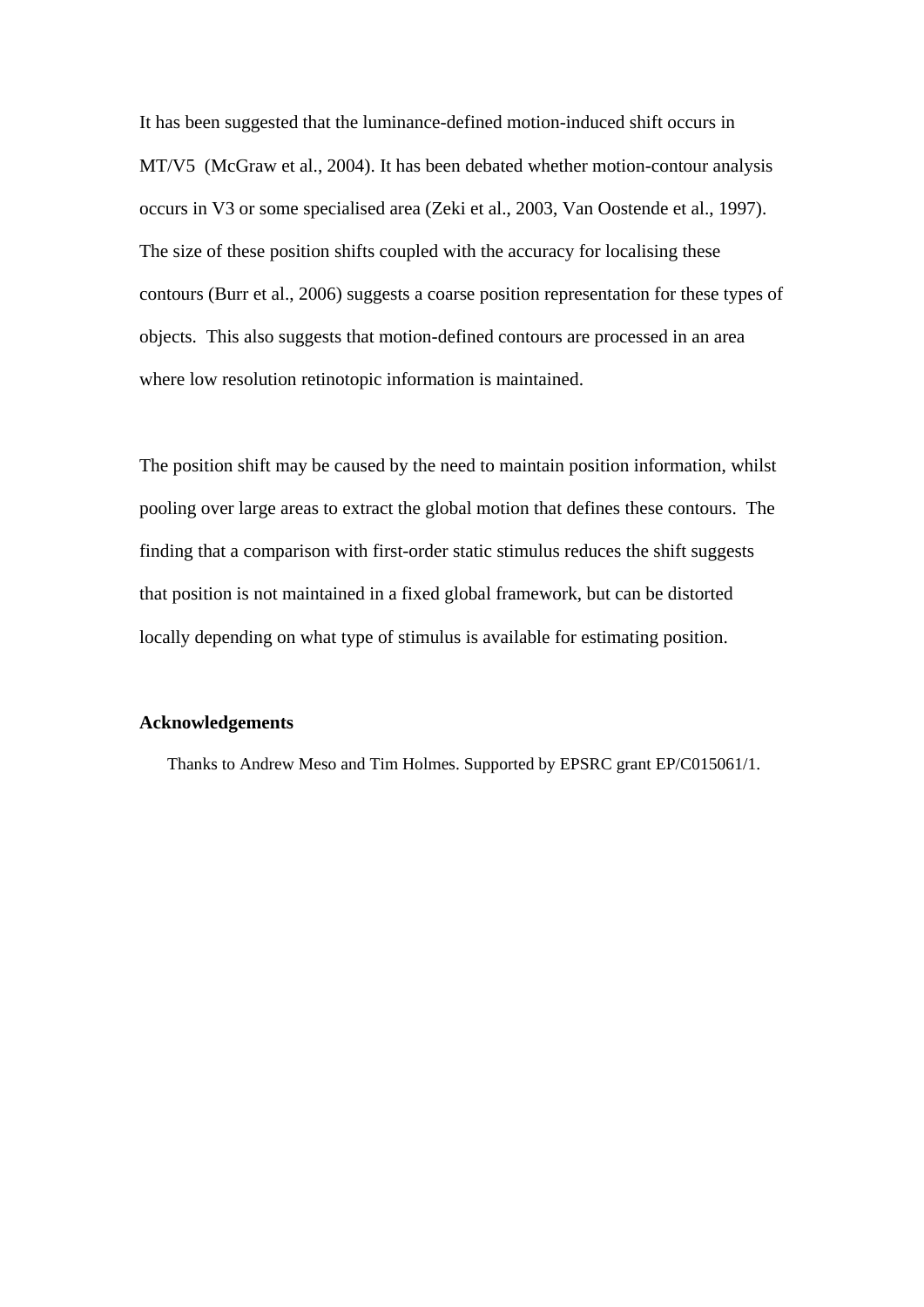- Bressler, D. W. & Whitney, D. (2005). Second-order motion shifts perceived position. *Vision Res., 26*, 1120-1128.
- Burr, D., Mckee, S. & Morrone, C. M. (2006). Resolution for spatial segregation and spatial localization by motion signals. *Vision Res., 46*, 932-939.
- De Valois, R. L. & De Valois, K. K. (1991). Vernier acuity with stationary moving Gabors. *Vision Res., 31*, 1619-1626.
- Durant, S. & Zanker, J. M. (2008). Combining direction and speed for the localisation of visual motion defined contours. *Vision Res., 48*, 1053-1060.
- Harp, T. H., Bressler, D. W. & Whitney, D. (2007). Position shifts following crowded second-order motion adaptation reveal processing of local and global motion without awareness. *J. Vis., 7*, 1-13.
- Kingdom, F. A., Keeble, D. & Moulden, B. (1995). Sensitivity to orientation modulation in micropattern-based textures. *Vision Res., 35*, 79-91.
- Lu, Z. & Sperling, G. (2001). Three-systems theory of human visual motion perception: review and update. *J. Opt. Soc. Am., 18*, 2331-2370.
- Maruya, K., Kanai, R. & Sato, T. (2008). Motion of motion-defined pattern does not induce spatial mislocalization. *J. Vis., 8*, 597a.
- Mcgraw, P. V., Walsh, V. & Barrett, B. T. (2004). Motion-sensitive neurones in V5/MT modulate perceived spatial position. *Curr. Biol., 14*, 1090-1093.
- Nakayama, K., Silverman, G. H., Macleod, D. I. A. & Mulligan, J. B. (1985). Sensitivity to shearing and compressive motion in random dots. *Perception, 14*, 225-238.
- Pavan, A. & Mather, G. (2008). Distinct position assignment mechanisms revealed by cross-order motion. *Perception, 37 Supplement*, 68.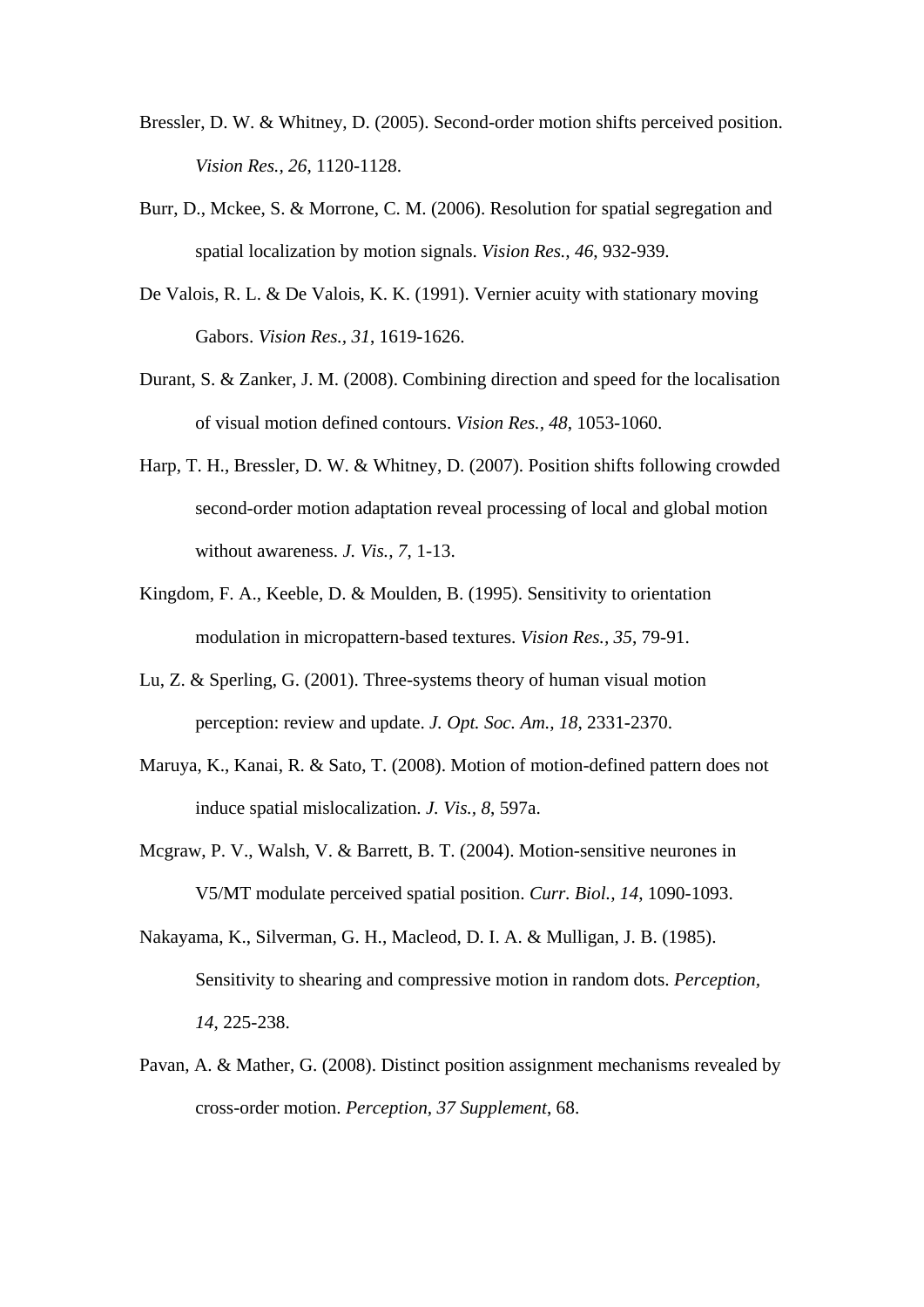- Ramachandran, V. S. & Anstis, S. (1990). Illusory displacement of equiluminous kinetic edges. *Perception, 19*, 611-616.
- Sutter, A., Sperling, G. & Chubb, C. (1995). Measuring the spatial frequency selectivity of second-order texture mechanisms. *Vision Res., 35*, 915-924.
- Van Oostende, S., Sunaert, S., Van Hecke, P., Marchal, G. & Orban, G. A. (1997). The Kinetic Occipital (KO) region in man: an fMRI study. *Cereb. Cortex, 7*, 690-701.
- Watson, A. B. & Eckert, M. P. (1994). Motion-contrast sensitivity: visibility of motion gradients of various spatial frequencies *J. Opt. Soc. Am., 11*, 496-505.
- Whitney, D. (2006). Contribution of bottom-up and top-down motion processes to perceived position. *J. Exp. Psychol. Hum. Percept. Perform., 32*, 1380-1397.
- Zanker, J. M. (1992). Theta motion: a paradoxical stimulus to explore higher order motion extraction. *Vision Res., 33*, 553-569.
- Zeki, S., Perry, R. J. & Bartels, A. (2003). The processing of kinetic contours in the brain. *Cereb. Cortex, 13*, 189-202.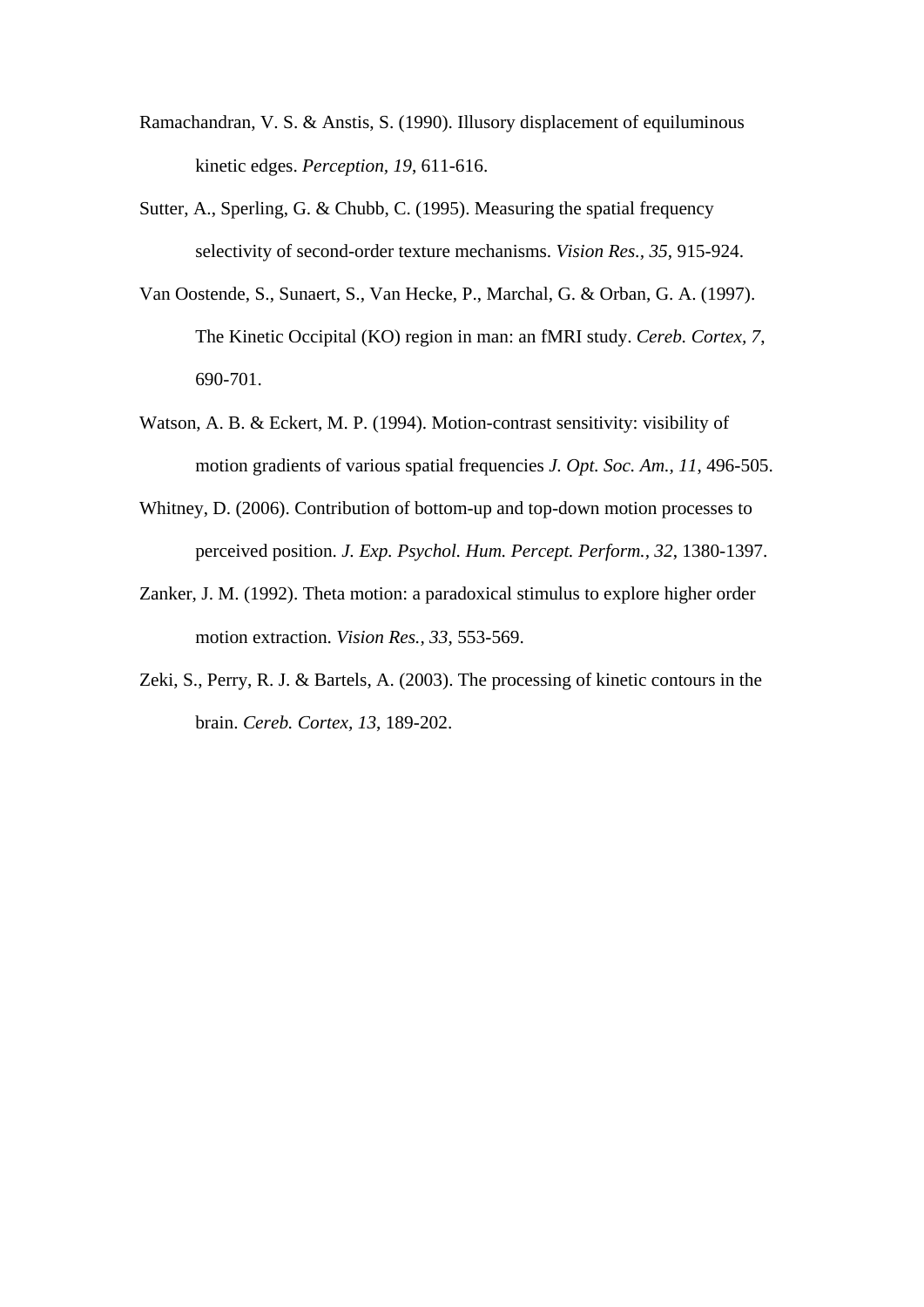

Figure 1. Illustration of the stimulus in the "horizontal" (contour) "parallel" (motion) condition. Black and white arrows illustrate opposite directions of motion of the black dots. Top panel: The large dotted arrow in the top panel shoes the overall direction of the motion contours. Bottom panel: A cross-section of the velocity profile at the line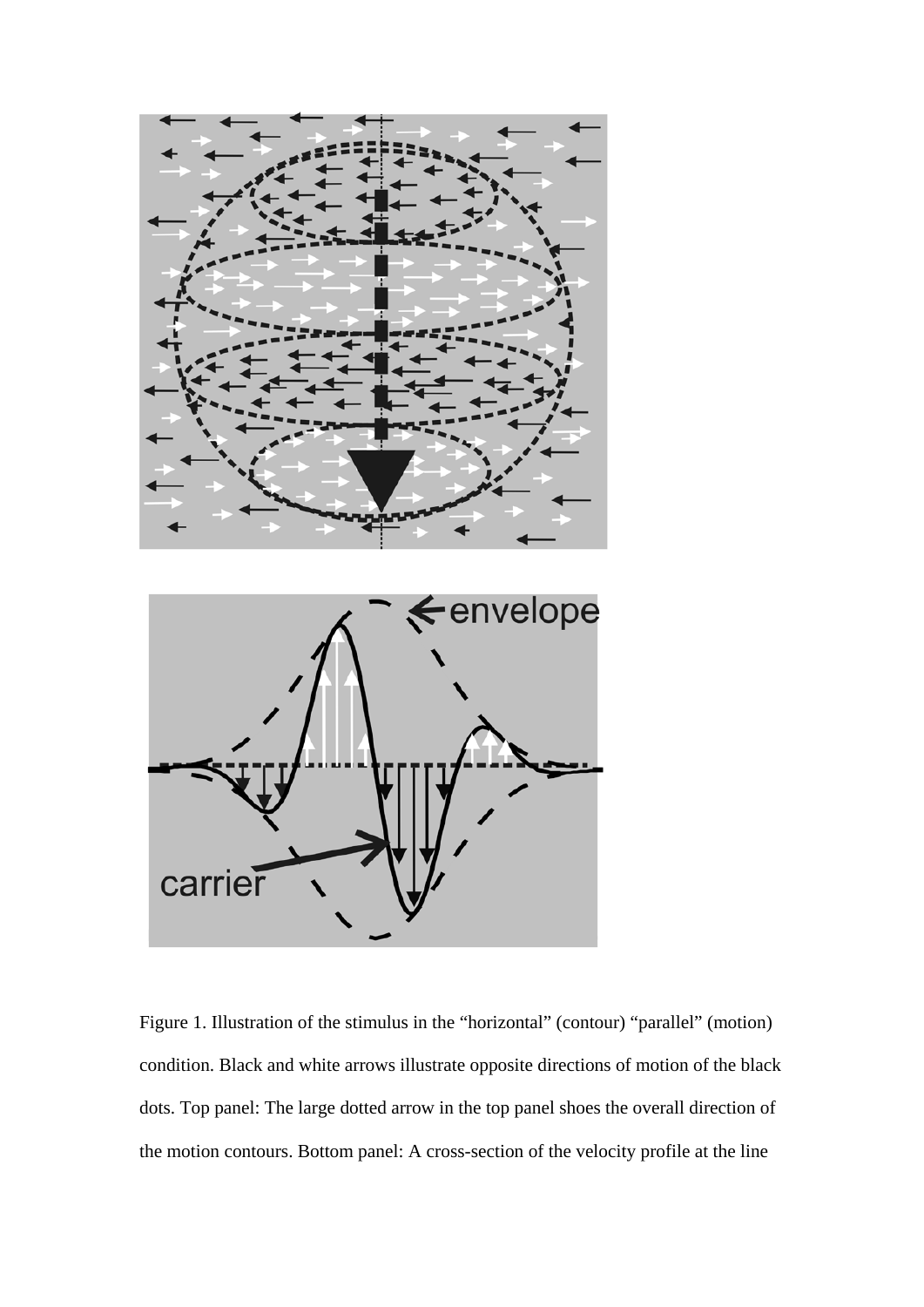vertically through the middle of the top image. The phase change of the carrier is the "motion of the motion".